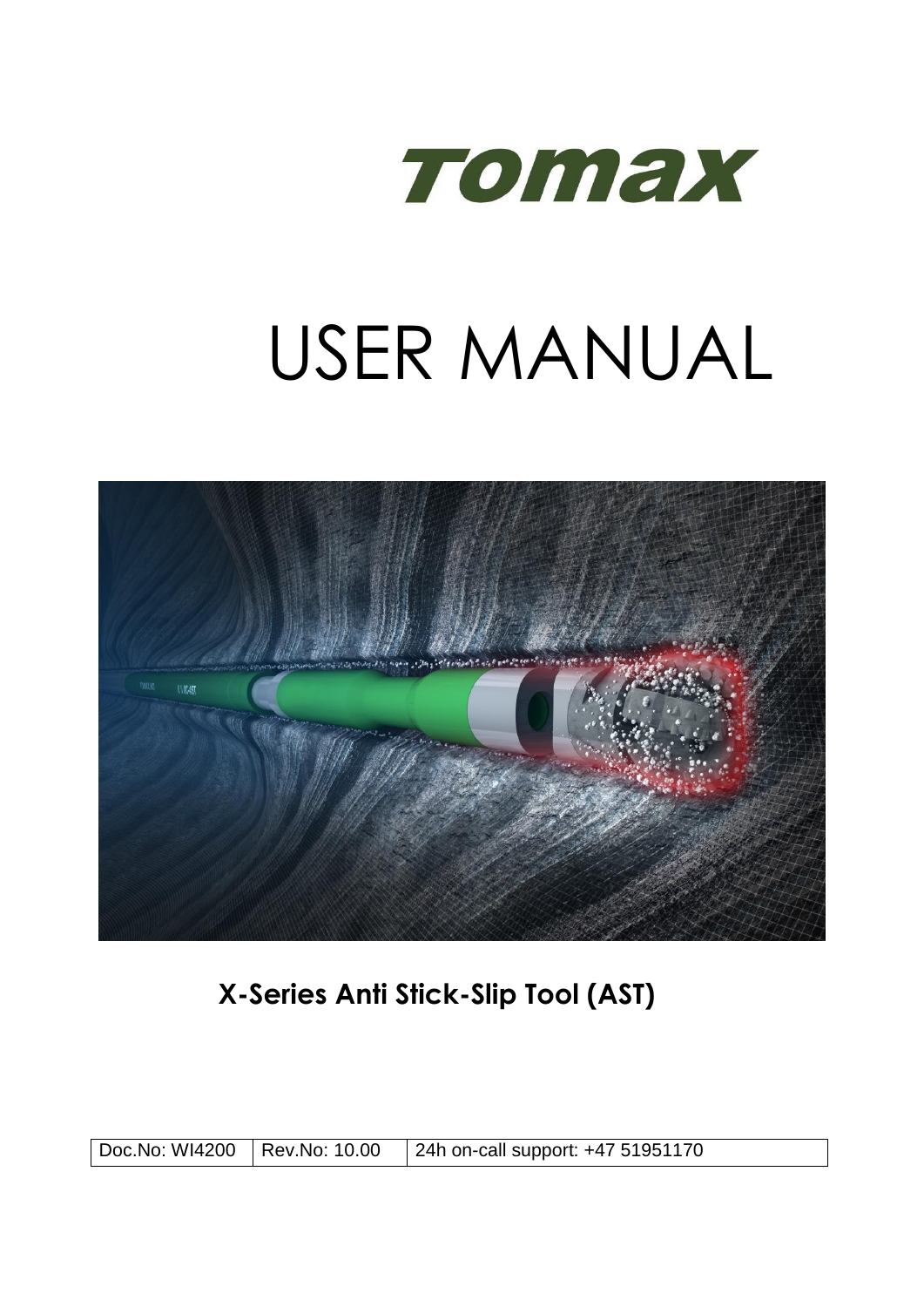#### AST **FUNCTION**

The Anti Stick-Slip Tool (AST) stabilizes the drilling torque created by the bit through a direct mechanical process where excess torque causes the tool to contract along internal helical splines. This contraction will momentarily decrease the weight on bit (WOB) and prevent further onset of stick-slip. An internal spring is energized in the process and will cause the tool to re-extend, restoring WOB as the torque spike subsides. This process ensures efficient drilling is maintained and destructive torsional vibrations are removed along with secondary effects such as lateral vibrations and axial excitation. The stroke of the tool is sufficient to provide the desired effect without affecting depth tracking. The weight on bit is controlled from surface and no changes to standard drilling procedures are required. This means the tool can be run without a specialist at the well site.



*This illustration shows how the AST contracts to reduce WOB when high stick-slip is encountered.*

## **BHA CONFIGURATION**

The AST tool is typically placed in the BHA directly above the non-magnetic drill collars. If a roller-reamer or a stabilizer is placed near the AST, then it is recommended to position the AST below it. **DO NOT** position the AST in a string transition area e.g. between collars and HWDP. Avoid having the tool placed between stiffer BHA components. In a BHA with an under-reamer, the AST must be placed above the under-reamer and should be spaced out by a collar or pony collar to limit bending forces on the AST.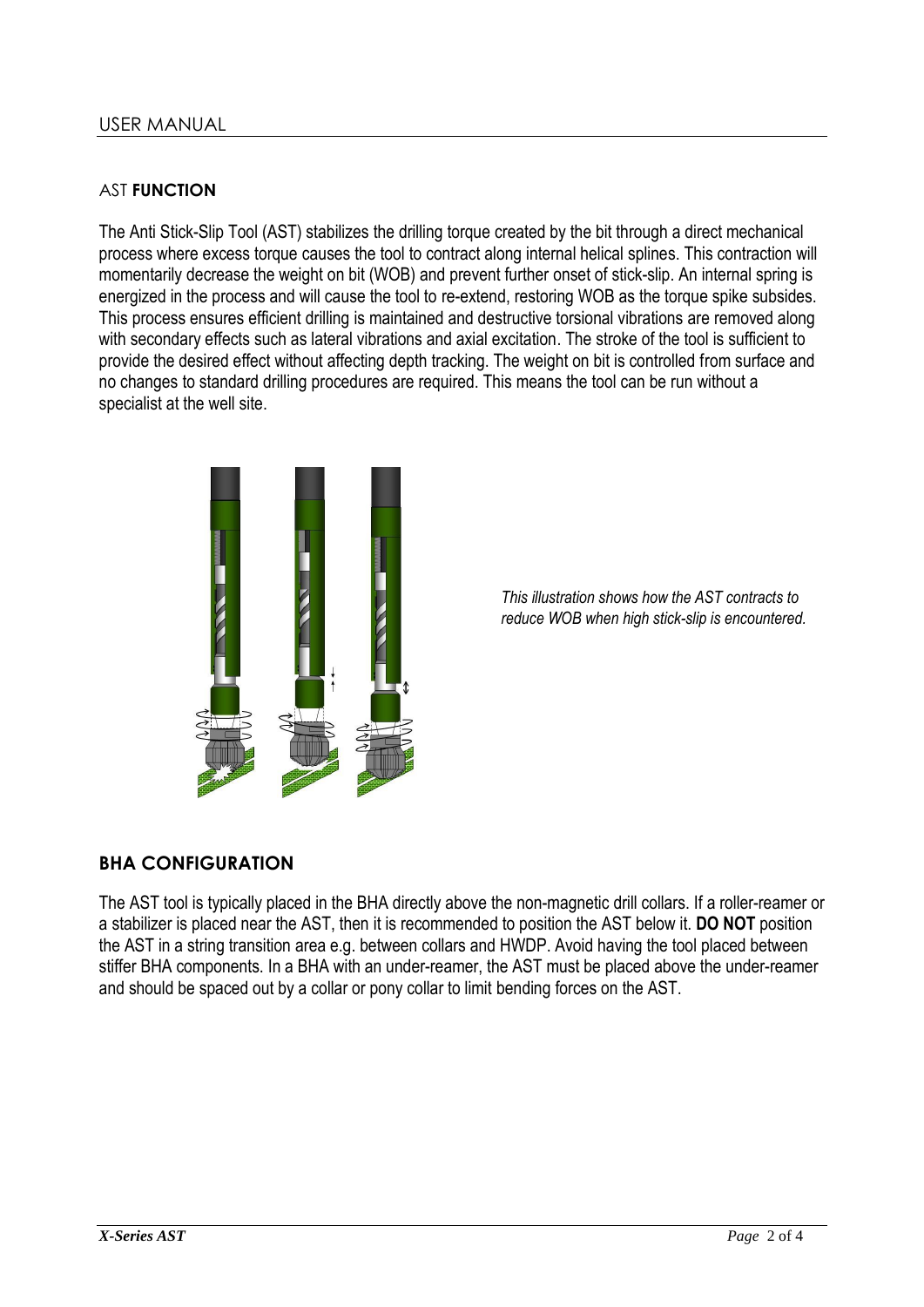# AST **HANDLING**

The unit is robust and cannot be damaged by standard pipe-handling equipment. However **under no circumstances** should any handling tools or equipment be used on chromed surface of the telescopic extension (Illustration A).

The AST is fitted with a protective transport clamp (Illustration B). Remove the clamp in the rotary – do not run the clamp into the mouse hole or the well. Please ensure the clamp is attached when the tool is laid out.

#### **Illustration A Illustration B**



*Protective clamp (all elastomer)*

**CAUTION 1:** The tool can compress and rotate slightly if weight is applied during handling in the rotary table

## **DRILLING** WITH AST

No particular steps are necessary when drilling with AST other than the cautions and notes detailed in this manual.

**NOTE 1:** In boreholes with high friction, standing harmonic oscillations in the BHA can develop. Although unable to absorb these oscillations, the AST tool will still have its function on the drill bit.

**NOTE 2:** In simultaneous drilling and under-reaming operations, the AST must be positioned at least 10 feet (3m) above the under-reamer. This will prevent bending forces acting on the AST, which can create high levels of internal friction resulting in sub-optimal performance of the AST.